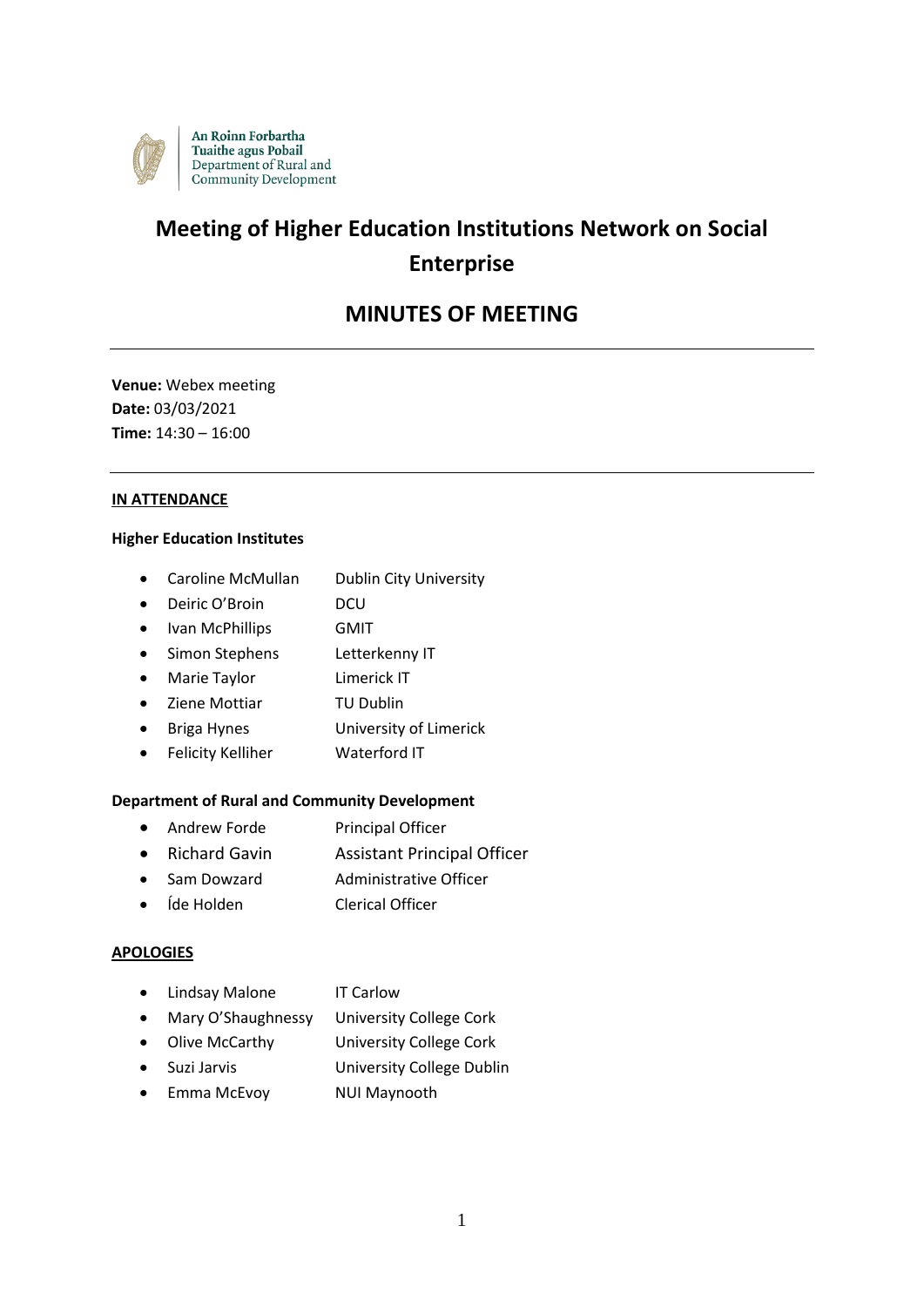#### **Opening**

Andrew Forde commenced the meeting, highlighting the importance of the forum as a way to connect researchers and policy makers. The agenda was taken as read.

#### **Approval of Second meeting's minutes**

Minutes of the second meeting were approved without comment.

### **Census and Concept Paper overview**

Andrew Forde introduced the Census concept paper, noting the unit's awareness of potential implications for the term 'census' and that the Department is open to other terminology.

The goals of the census exercise were outlined, with the exercise looking to establish a reliable, evidence-based, national picture of the social enterprise population. He highlighted how the lack of an evidence base can make policy decisions more difficult and emphasised that this type of data collection exercise can benefit the sector as a whole.

The social enterprise definition found in the National Social Enterprise Policy was acknowledged as being the foundation upon which this work would be undertaken. The known issues relating to social enterprise data collection regarding transparency and abridged accounts were also noted.

#### **Census Concept Paper Presentation**

Sam Dowzard gave a brief presentation regarding the Census concept paper, briefly delineating the paper's various elements and its relationship to the National social Enterprise Policy, specifically measure 23 as part of the Policy's *Policy Alignment* objective.

He emphasised that the purpose of the paper was to stimulate discussion and feedback as well as to delineate the intendent outputs and objectives of the census exercise.

As part of the current scoping exercise being undertaken by the Department with social enterprise stakeholders, an open invitation for continued discussion on the topic was extended to all HEI network members.

# **Member input on Census concept paper**

Points raised:

- Network members questioned **whether it is currently the best time to undertake the Census** exercise due to COVID-19**,** as going ahead now may generate a distorted picture of social enterprise due to effects of the pandemic
- The **tightness of the timeline** outlined in the concept paper was acknowledged as a potential issue. Andrew Forde mentioned there was flexibility around these deadlines but that an ambitious deadline afforded a degree of focus.
- The methodological challenges associated with **the broadness of the definition of social enterprise** was highlighted and the importance of **being inclusive** at this stage of the process was acknowledged by network members and the Department.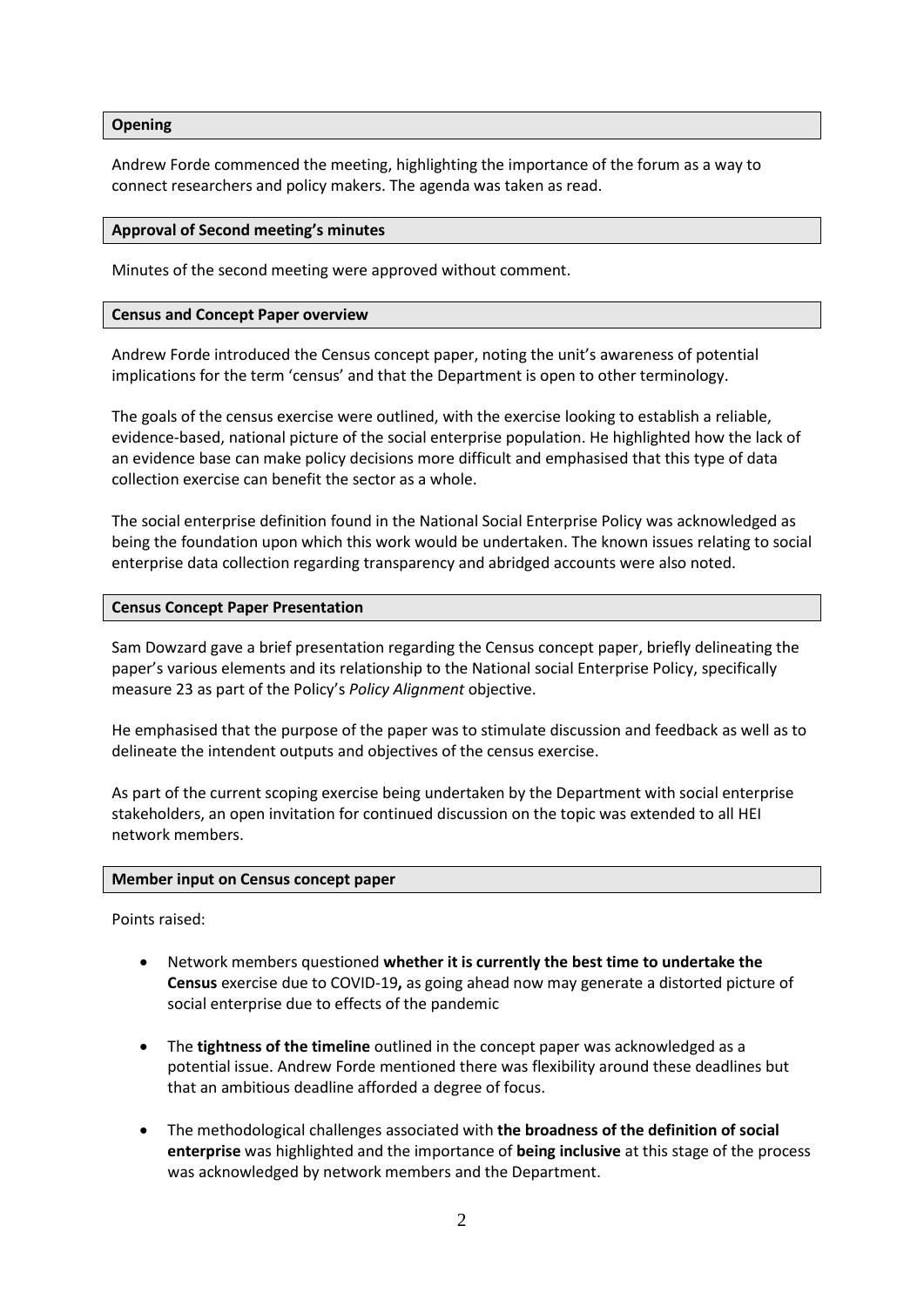- A suggested approach for the census was to undertake a **categorisation exercise** in the first instance. The importance of **self-categorisation** by social enterprises was discussed as was the issue of getting organisations to self-identify as social enterprises.
- The value of a **phased approach** was noted by network members as well as the importance of outlining to the social enterprise sector **the benefit of engaging in the data collection** exercise and explaining why it is being undertaken.
- Deiric O'Broin outlined that the **challenge of definition** will also relates to the question of **which organisations are eligible for supports**.
- Orientating the data collection with an **outputs perspective** was advocated for considering what the desired use of the data would be and working backwards so as plan what data is needed and how to collect this information.
- The risk of the inclusion of social enterprises who are **"whitewashing"** as social enterprises also was mentioned.
- The **importance of consistency in language** and in aligning with **EU policy** around social enterprise was highlighted. The network advocated communicating with EU and OECD stakeholder in this regard.
- Felicity Kelliher described a **tool used in network research of "layered embeddedness"** for collating info. She outlined that this could be used as a way of identifying/recognising who are the "core" social enterprise contributors and who engage with the community on the "periphery". Andrew Forde noted that it could be helpful approach in capturing the diversity of the sector and requested that the tool be sent to DRCD.
- The network was informed that a **Data Collection Sub Group** is to be set up, with details to be agreed with the National Social Enterprise Policy Implementation Group. Input from the SE HEI network was welcomed.

# **Social Economy Research Network of Ireland (SERNI) Update**

Deiric O'Broin outlined that:

- The Research Network was still continuing to meet and build the network.
- A new website is being built up as a resource.
- A network of 12-13 PhD students working on social enterprise and at different stages of studies has been established.

Andrew Forde highlighted that there is an open door invitation to SERNI and the HEI network in regards to proposal relating to social enterprise/research conference supports.

# **DRCD Social Enterprise Activity Update**

 A research report regarding the **challenges faced by social enterprises relating to Legal Form and whether a dedicated legal form is necessary** is being finalised. Information